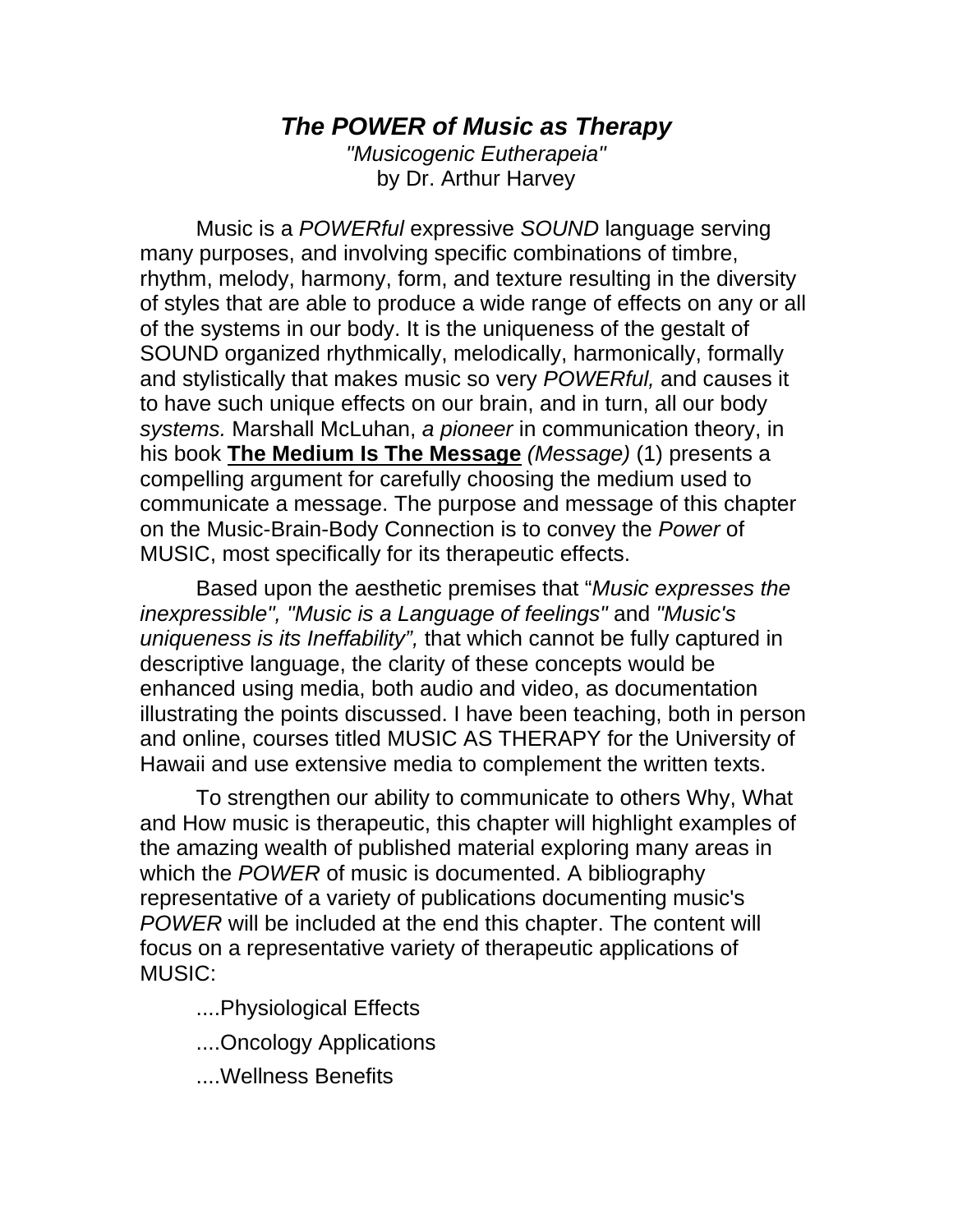....Emotional Expression Through Music

....Rehabilitation and Medical Applications

An often quoted statement by William Congreve in the 18thcentury, "...*Music hath charms to soothe a savage breast…to soften rocks, or bend a knotted oak"* reflected his awareness of the therapeutic *POWER* of music. Today, we have research to support earlier anecdotal accounts of music having an effect on everything from intelligence to health, learning, shopping, stress, strength, pain, self-knowledge, emotions, socialization, and spirituality. Popular publications as diverse as the AARP Bulletin (2), Working Mother (3), Ford Times (4), The World & I (5), ABCNEWS. com (6), Psychology Today (7), Going Bonkers (8), BBC Music Magazine (9), Country Living (10), UNESCO Courier (11), Integrity *Network* (12), PRINCIPAL (13), *and* COPING (14) have included articles exploring the *POWER* of music. Academic publications abound that examine many aspects of this topic. A few of these books are listed in the bibliography (I5a-i). During the summers of the early 2000s, I taught courses at the University of Hawaii, focusing *on THE MUSIC BRAIN CONNECTION.* A necessary, and important component of these courses included an examination of research dealing with the recent interest in the *POWER* of music to impact intelligence, or at least spatial-temporal reasoning (STR) intelligence. The seminal research by physicist Dr. Gordon Shaw and psychologist Dr. Francis Rauscher of the University of California at Irvine, is described in detail in the book **Keeping Mozart in Mind** (I6), ignited an explosion of subsequent publications, media presentations and challenges, recordings, ongoing research, and debate concerning whether music (Mozart) really does make you smarter. Don Campbell, in his 1997 publication, **The Mozart Effect**, (I7) and **The Mozart Effect for Children** (18), published in 2000, popularized the term *"The Mozart Effect "* and increased public awareness of the unique *POWER* of music to have not only an impact on intelligence, but also on emotions and health. In 1999 I co-authored a book and CD, **Learn With the Classics** (19), presenting a rationale for using music of the classics to facilitate better learning.

A few examples of reports published that have been used to promote the *POWER* of music in education follow: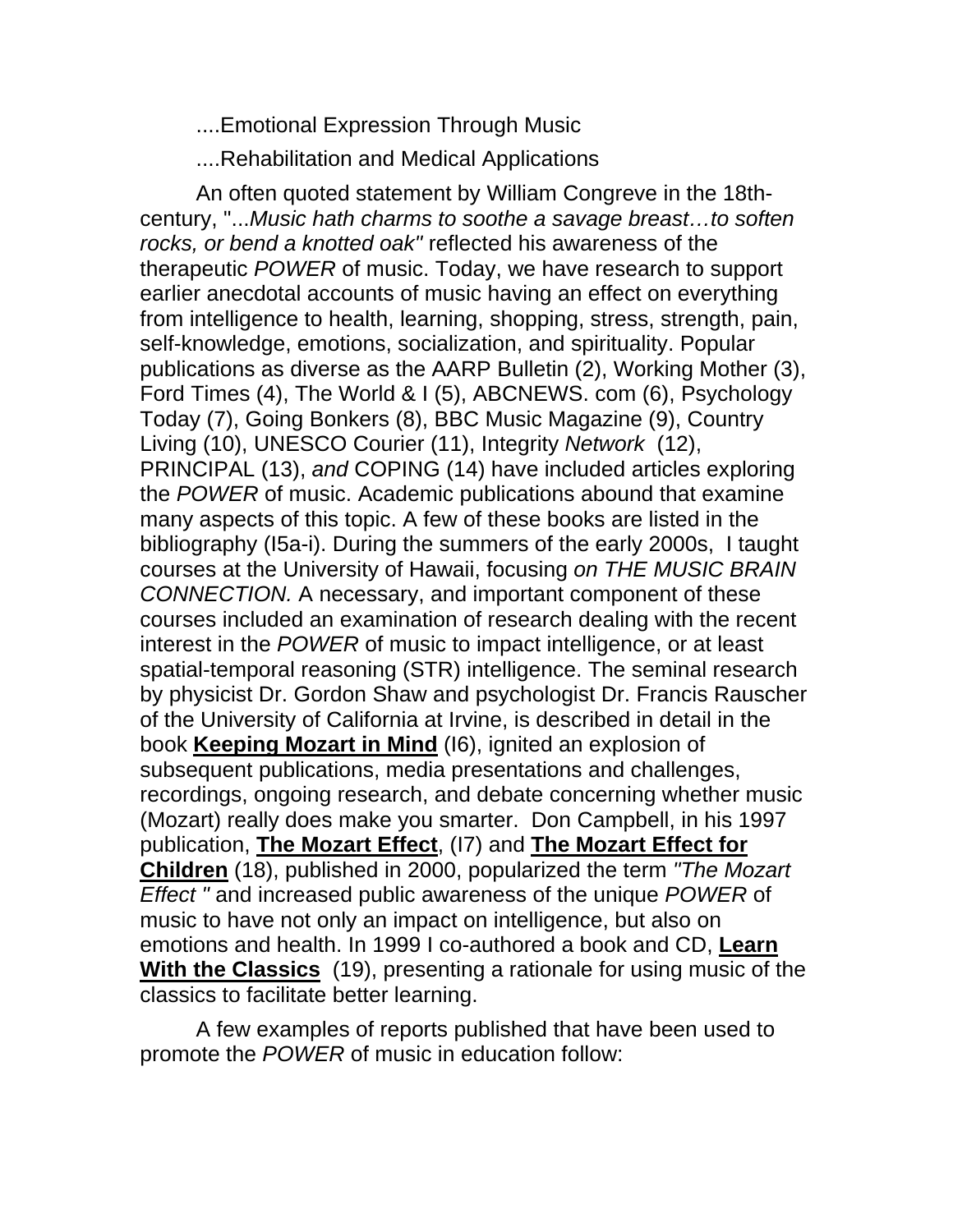....In 1999, according to a College Board report, students with coursework or experience in music performance scored 53 points higher on the verbal portion of the Scholastic Achievement Test (SAT) and 39 points higher on the math portion than students with no coursework or experience in the arts, for a combined total of 92 points higher.

....In a study headlined *"TEXAS ALLSTATE MUSICIANS SCORE I96 POINTS ABOVE NATIONAL AVERAGE ON THE 2000 SAT,* the Texas Music Educators Association reported that students involved in orchestra, band, or chorus had higher scores on their SAT's than students who were not involved in a music program. The students who scored highest were those in the schools' string orchestras.

....A two-year Swiss study involving 1200 children in 50 schools showed that students involved in the music program were better at language, learned to read more easily, showed improved social interaction, showed more enjoyment in school, and had a lower level of stress than non-music students.

... .According to a Norwegian Research Council for Science and the Humanities report, there is *a very* high correlation between positive self-perception, high cognitive competence scores, healthy selfesteem, total interest in and involvement in school activities, and the study of music.

.. ..Researchers at the University of Munster in Germany have discovered through tonotopic maps (pathways in the brain involved in determining the pitch of a note played on a piano) that music lessons in childhood actually enlarges the auditory cortex of the brain. An area used to analyze the pitch of a musical note is enlarged 25% in musicians compared to people who have never played an instrument, as reported in Nature, April 23, 1998.

. ...Music can make a difference for young people from low socioeconomic status (SES). A 1998 research study published in the American for the Arts Monograph Series No. 11, found that low SES students who took music lessons from  $8<sup>th</sup>$  through 12th grade increased their test Scores in math, and scored significantly higher than those of low SES students who were not involved in music. Math scores more than doubled. History and geography scores climbed by 40 percent.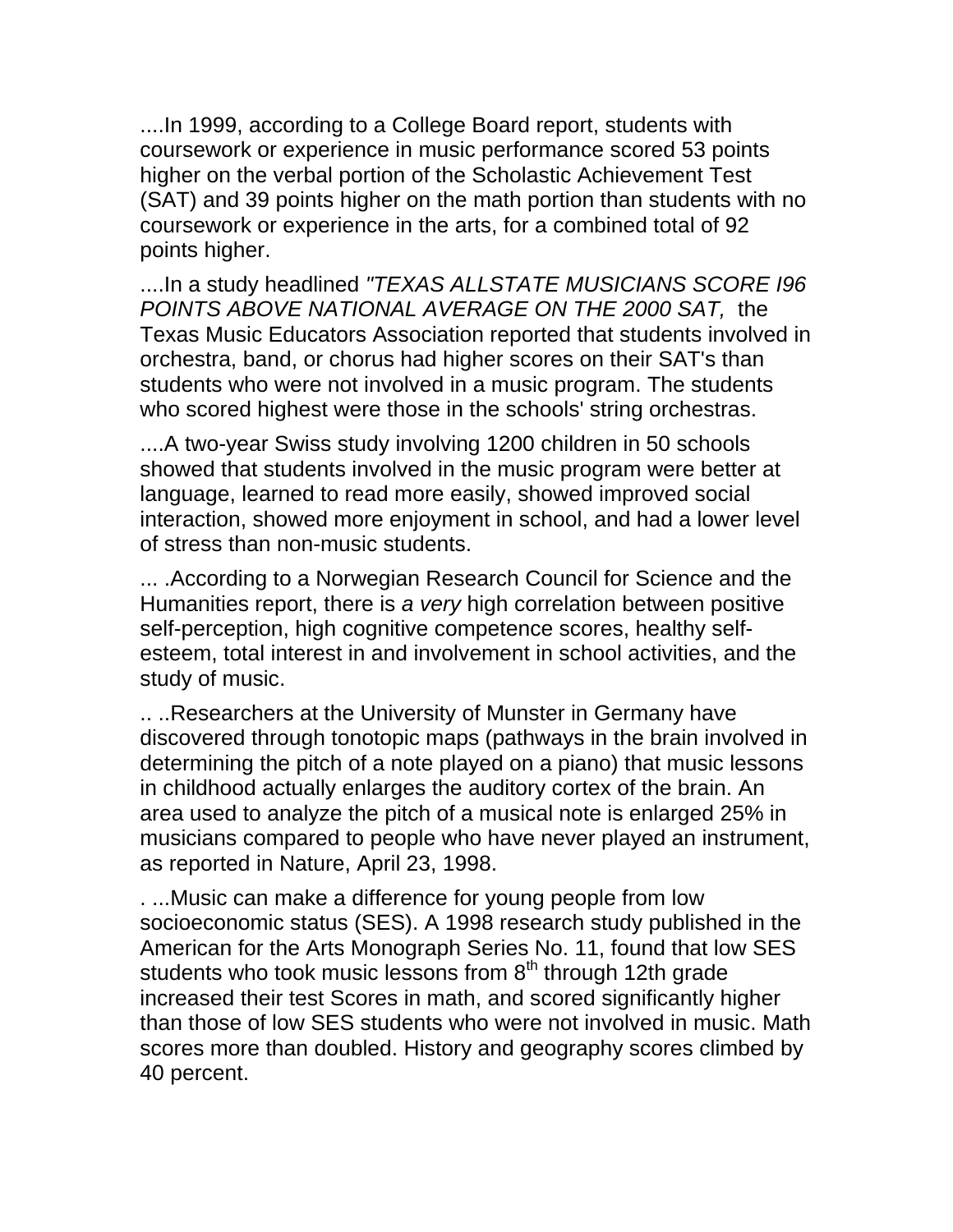... .A curriculum combining piano lessons, educational mathematics software and fun math problems can help second graders achieve higher scores on certain tests comparable to fourth graders, according to studies by the Music Intelligence Neural Development Institute (MIND) in Irvine, California.

. ...A research team exploring the link between music and intelligence reported that music training - specifically piano instruction - is far superior to computer instruction in dramatically enhancing children's abstract reasoning skills necessary for learning math and science. Neurology Research, February, 1997.

### **Physiological effects of music**:

Music has been shown to be effective in positively affecting physiological stress parameters such as pulse rate, blood pressure, respiration, galvanic skin resistance (GSR), and electroencephalography (EEG). According to Weber, et. al, "Music can reduce stress hormones (ACTH, cortisone) and increase the emotional neurohormone, beta endorphin, acting as a protection mechanism against emotional excitation" (20). Ralph Spintge, M.D., co-founder and currently President of the International Society for Music in Medicine (lSMIM), writing in Applications of Music in Medicine (21), reports that levels of neurohormones and neurotransmitters such as dopamine, noradrenaline, endogenous morphines, enkephalin and phenylethylmine *can* be elevated through music. In summarizing the physiological impact of music in medical treatment, determined by both his research and clinical work as an anesthesiologist, Spintge is quoted, " ...Physiological parameters like heart rate, arterial blood pressure, salivation, skin humidity, blood levels of stress hormones like adrenocorticotropic hormone (ACTH), prolactin, human growth hormone (HGH), cortisol, betaendorphine, show a significant decrease under anxiolytic music compared with usual pharmacological premedication.

EEG studies demonstrated sleep induction through music in the preoperative phase. The subjective responses of the patients are most positive in about 97 percent of the 59,000 evaluated, These patients state that music is a real help to them to relax in the preoperative situation and during surgery in regional anesthesia."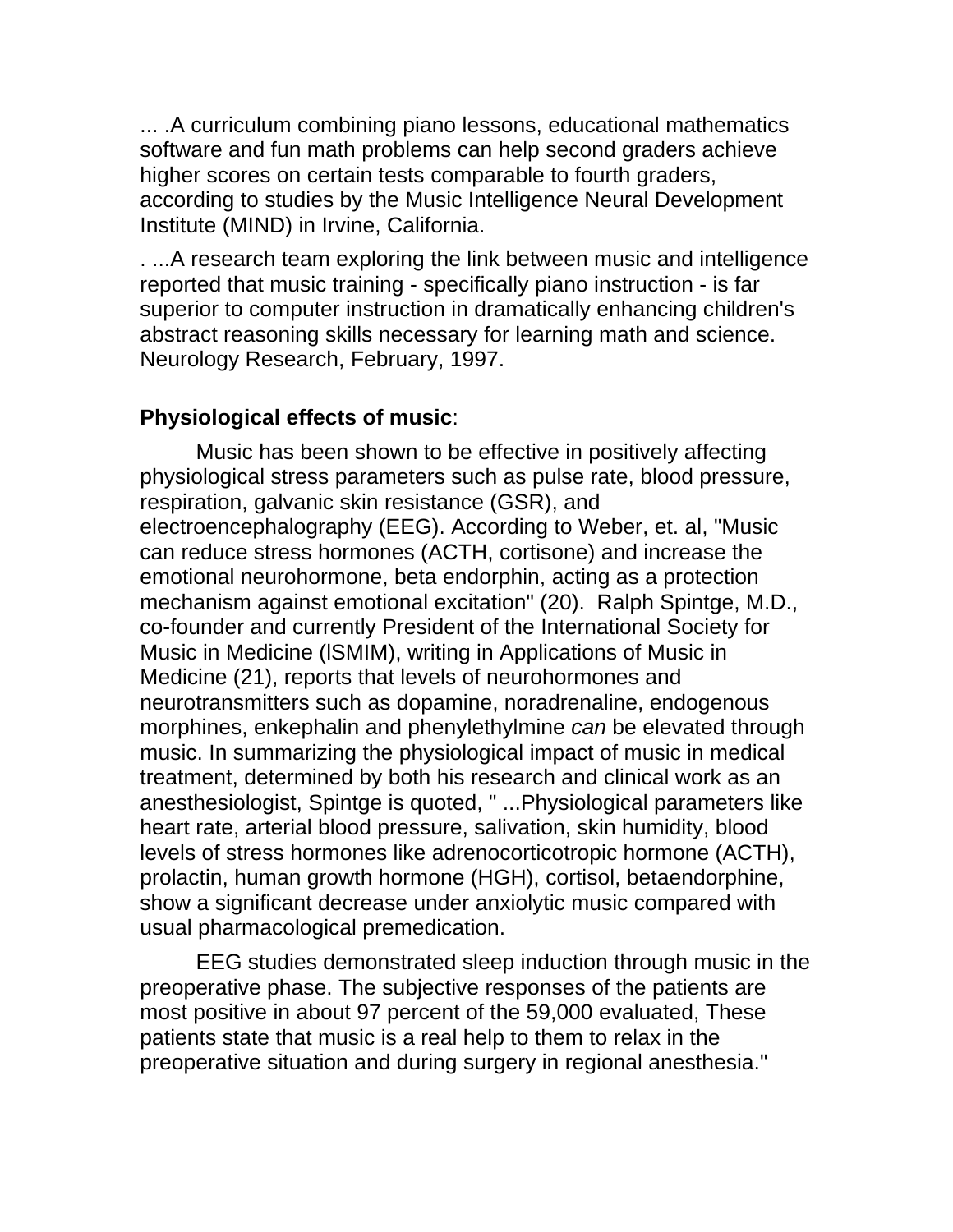As part of a *Body Watch* PBS health series, show number 14 featured "Music and Health", and included a section exploring the medical applications of music. Impressive evidence of music' s *POWER* is illustrated by the effects of heart beat music on newborns. The "Baby Go-To-Sleep" tapes were designed by Terry Woodford utilizing traditional childrens' songs.. A second approach, "Transition" tapes, developed by anesthesiologist Dr. Fred Swartz, utilized a different genre of music, a style generically called 'New Age' music, and research has also been shown it to have a *POWERful* effect on babies.

On the other end of the life span, music has been shown to have a *POWERful* effect upon senior adults diagnosed with Alzheimer's disease. In workshops and courses I play a brief media example of a music therapist working with a man in an advanced stage of Alzheimer's, and in less than one minute is seen one of the most vivid examples of the *POWER* of music I have in my vast video library, as he is transformed from chaos to coherence in front of our eyes.

Mitchell Gaynor M.D. in his book **Sounds of Healing** (22), cites evidence that music has therapeutic *POWER* involving the effects of music on a variety of physiologic functions and parameters. They include:

..*Reduced anxiety, heart and respiratory rates.* When forty patients who had suffered recent heart attacks were exposed to "relaxing music", then assessed for heart rate, respiratory rate, and measurable states of anxiety, results indicated statistically significant reductions in all three measures.

*...Reduced cardiac complications.* Patients admitted to a coronary care unit after suffering heart attacks, if exposed to music for two days, had fewer complications than those who were not.

.. *Lowered blood pressure, heart rate and noise-sensitivity in heart surgery patients.* A 1997 study reported that the use of music intervention with cardiac surgery patients during the first postoperative day decreased noise annoyance, heart, and systolic blood pressure.

*...lncreased immune cell messengers.* A 1993 report at Michigan State University disclosed that levels of interleukin- I (an immune-cell messenger molecule that helps to regulate the activity of other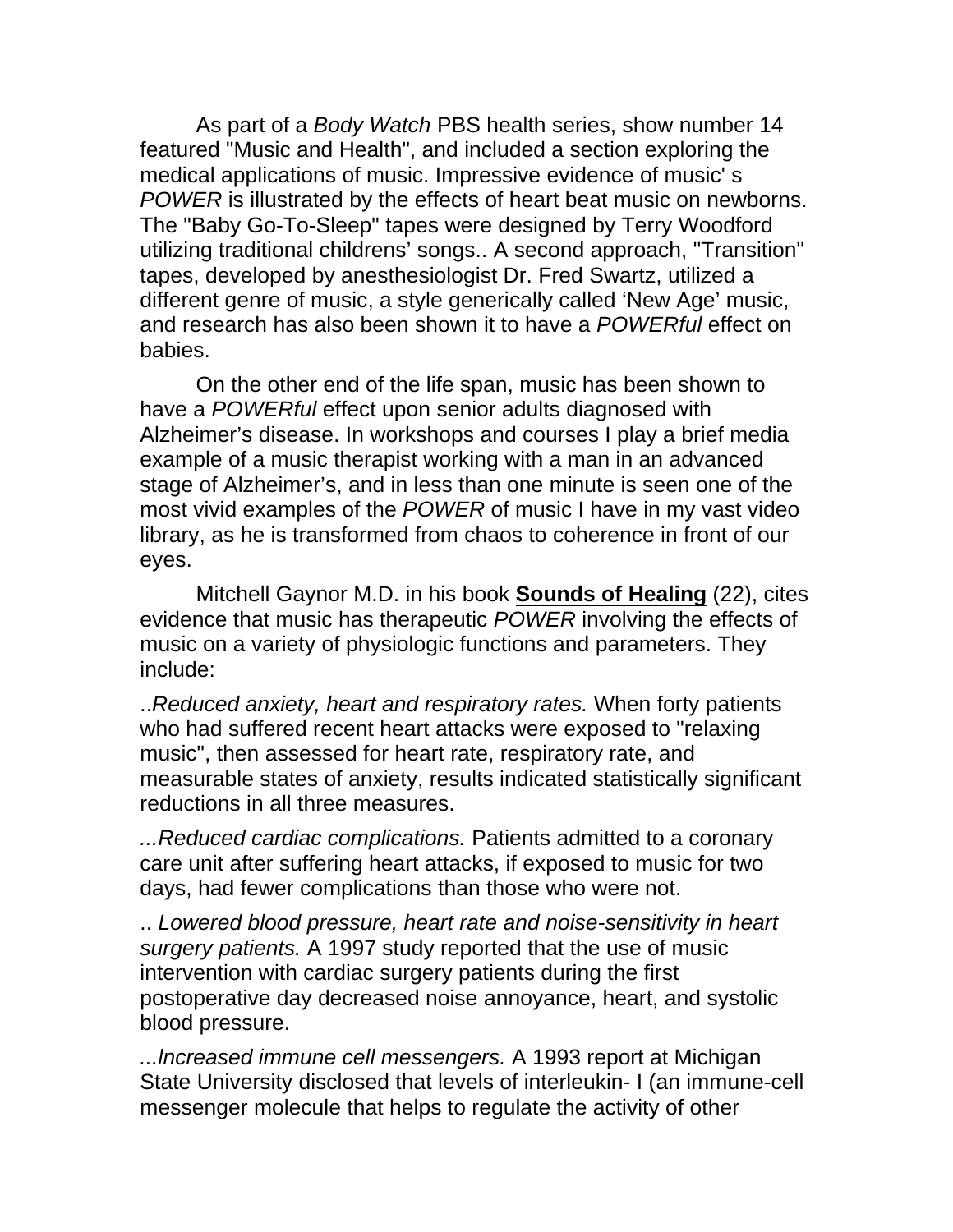immune cells) increased by 12.5 to 14 percent when subjects listened to music *for* fifteen-minute periods. Subjects who listened to music they chose exhibited up 10.25 percent lower levels of cortisol, a stress hormone that can depress the immune system when produced in excess.

*....Boost in natural opiates.* In an experiment done at the Addiction Research Center in Stanford University in California, subjects listened to various kinds of music, including marching bands, spiritual anthems, and movie soundtracks. They reported feelings of euphoria, leading researchers to suspect that the joy of music is mediated by the opiate chemicals know as endorphins --the brain's natural painkillers. To test this theory, researchers injected listeners with nalexone, which blocks opiate receptors. The listeners experienced reduced sensations of pleasure, suggesting that certain types of music can boost endorphins, which have other health benefits, including a stronger immune system.

A music therapist at Duke University Hospital, Cheryl Benze, has found, while working with more than 1,000 patients annually for the past 18 years, that music therapy primarily helps patients by reducing stress and pain, crediting the listening to music with triggering the production of serotonin, which causes pleasure. A breakthrough study with a group of 61 retirees in Florida in 1998 taking group keyboard lessons over a period of two 10-week semesters found that music making had a significant effect on increasing levels of human growth hormone (HGH).

### **Oncology applications of music**

Therapeutic music experiences applicable to oncology involve both passive listening and active music making. An important music with nature visuals program designed by Susan Mazer and Dallas Smith, Healing Health Care Systems, is described in their book **Sound Choices: Using Music to Design the Environments in Which You Live, Work, and Heal** (23). They were also featured in a Health Week report in 1998, along with others exploring the health applications of therapeutic music.

A study released in the January 2001 edition of Alternative Therapies explored the potential for biological benefits of group drumming music therapy to reverse specific immune system effects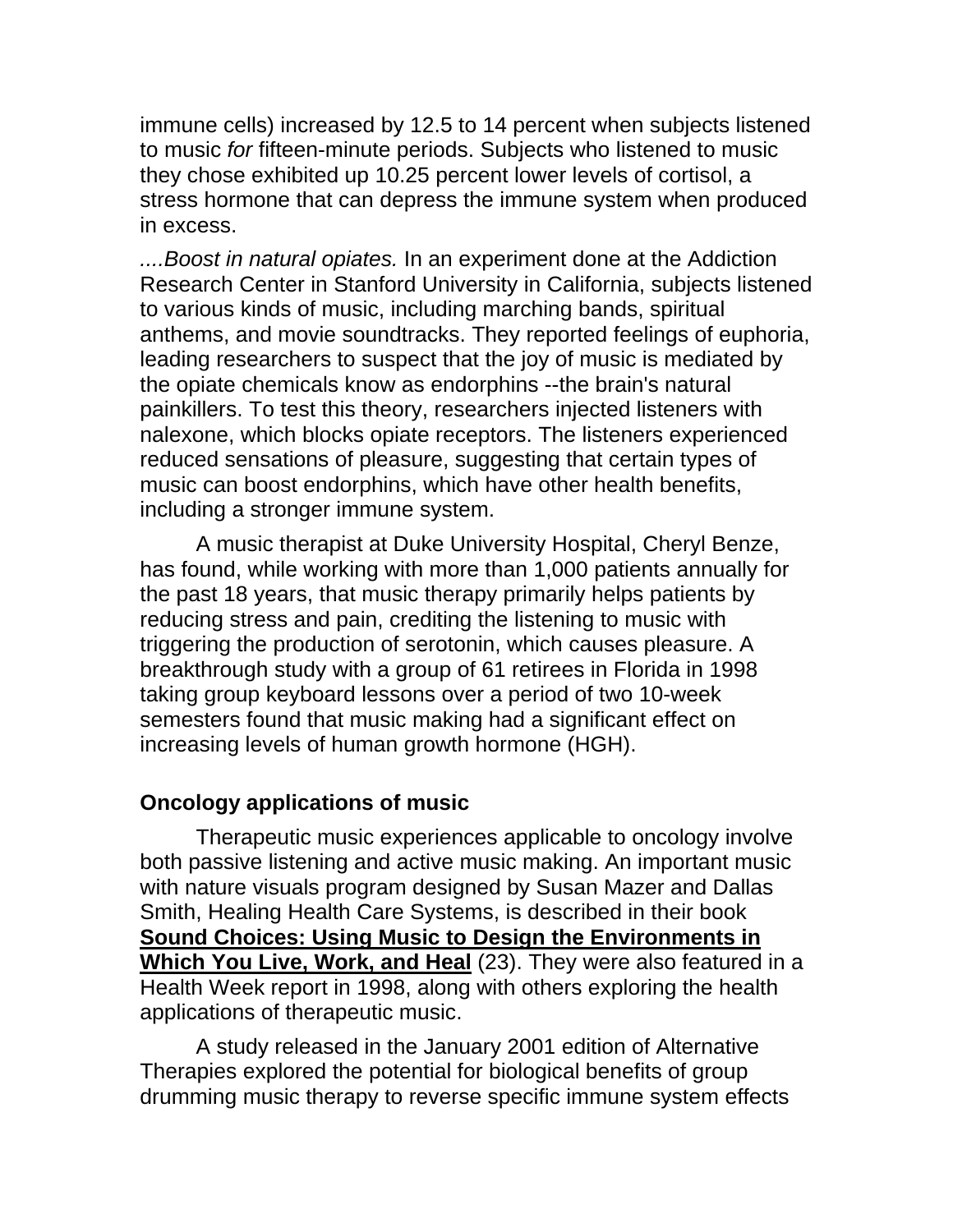of the classical stress response. A team led by Dr. Barry Bittman at the Meadville, Pennsylvania based Mind-Body Wellness Center, in conjunction with Loma Linda University Medical Center researchers in California, found that a single group drumming session conducted in a light-hearted manner fostered self-expression and developed camaraderie, while boosting the activity of Natural Killer (NK) cells that seek out and destroy cancer cells and vitally-infected cells. "The beauty of drumming as opposed to other activities is that you can take it anywhere, teach it in only a few minutes, and offer it to groups of ill and well people alike". Bittman adds, "Composite drumming enables people to enjoy myriad psychological and physical benefits. While immersed in this form of music making, their tension is rapidly transformed into a joyful, moving and enlivening experience." In modern cancer research, an important goal is to identify therapies that stimulate "cell-mediated" immune responses. This group drumming study appeared to stimulate just such a response. In the group drumming protocol tested by the Bittman team, test subjects showed significant increases in NK cell activity and other immune cell activity. The study also found that the participating drummers improved their ratios of dehydroepiandrosterone (DHEA) to cortisone, a condition beneficial to immune system function, and found similar increases in NK cell activity stimulated by interleukin-2 and interferongamma, two examples of substances call "cytokines" that help drive the immune system. A study done by Dr. Kubota in Japan also found music therapy sessions increased the number of NK cells in seniors in a hospital in Nagoya, Japan.

Several researchers have documented the impact of music on the immune system by measuring secretory IgA or Salivary Immunoglobulin A. In a study emphasizing the association of positive emotional effect and effect of a particular form of music on one parameter of the immune system, S-IgA, the results confirmed that secretory IgA levels can be enhanced by conscious thought (imagery) and by the use of music. (23).

Music has had a variety of roles in connection with death and dying. A new field of Music Thanatology, developed by Therese Schroeder-Sheker, makes a distinction between Music Therapy involving the systematic application of music to engage and support life processes, and Music Thanatology which addresses the complex needs of the dying. (24) The uses of Music Therapy in Palliative Care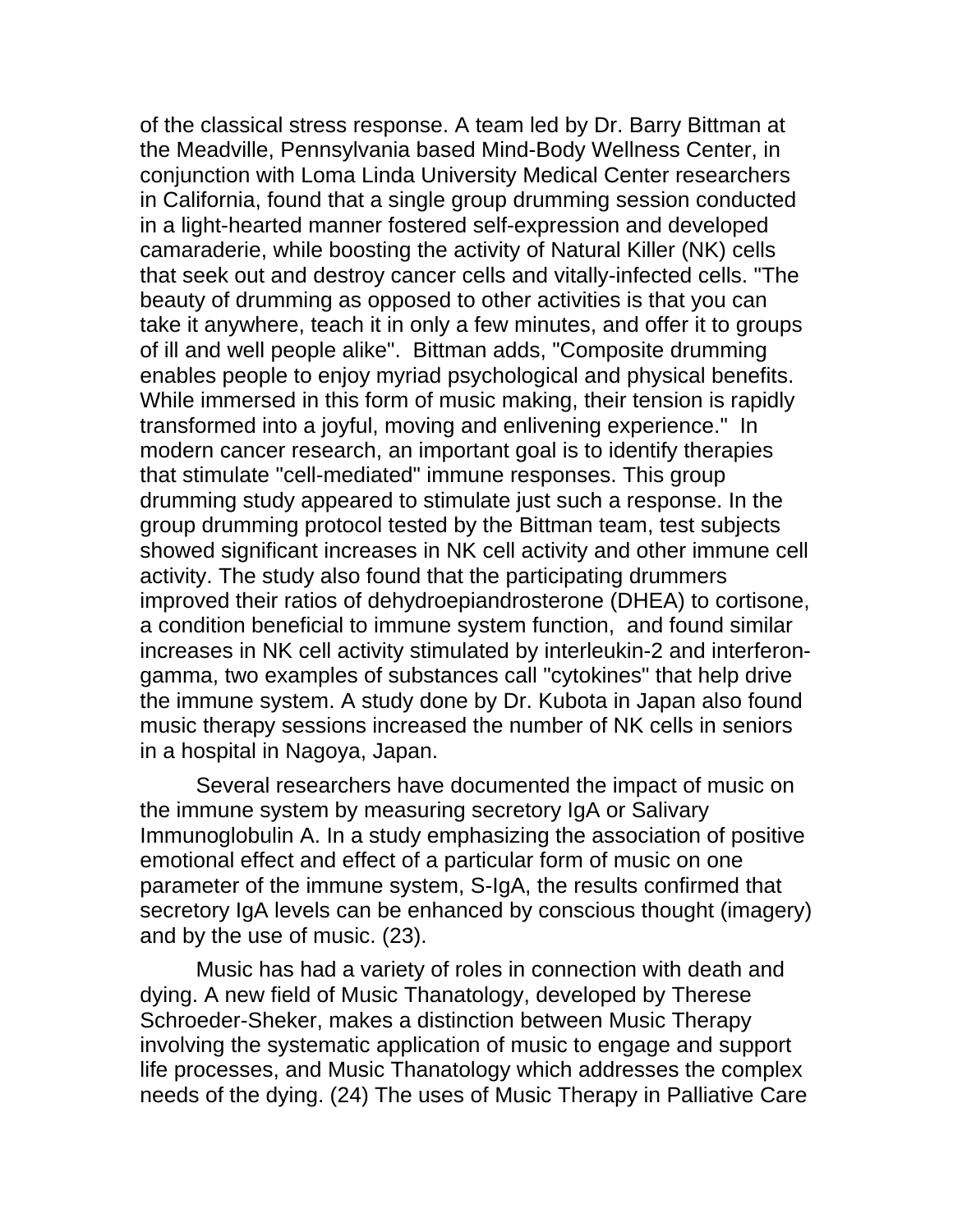(25) is well documented. Having served as Therapeutic Music Coordinator for Hospice Hawaii for several years, I have seen the important *POWER* music has to reduce pain, provide distraction, facilitate emotional catharsis, and provide an alternative communication experience for those in the process of transition.

#### **Wellness benefits of music**

 In 1986, 1988, and 1990, I organized, and hosted three MUSIC AND HEALTH conferences at Eastern Kentucky University, the first national conferences devoted to bringing together music therapists, doctors, nurses, researchers, and musicians creating "healing music" to explore together the impact of music on wellness and health. In recent years the use of music to enhance wellness and health has expanded considerably. Since that time, legislative support in America has provided an impetus for research and program development in using music for aging individuals as a means of enhancing health. While on the faculty at the University of Louisville (Kentucky) School of Medicine I developed an experimental tape for one of the research projects focusing on using music as a means of facilitating healthier, and more pleasant times of awaking and going to sleep for geriatric clients. Exploring a variety of music genres and recordings, it became evident that baroque music provided just the right balance between consonance and dissonance, tension and release, stimulation and relaxation, chordal and polyphonic texture, and provided cerebral hemispheric integration. Recognizing the stimulus value of tempo, dynamics, harmonic dissonance and degrees of polyphonic complexity, as well as timbre (instrumentation) used, I created recordings to awaken individuals gently and healthily using the music of J.S. Bach. Also in conjunction with the Department of Family Practice, I developed a recording to assist with the challenges associated with "Sundowner Effect", using the music of G.F. Handel. In preliminary studies these proved to be so effective that eventually, in conjunction with LIND Institute of San Francisco, producers of the Relax With The Classics recordings, I created a two CD set of *Music for Health and Wellness* - *Bach for the Morning*, and *Handel for the Evening*. These were created utilizing the entrainment principle, and in *Bach For The Morning* each selection is sequenced to progressively increase in tempo and stimulus complexity. *The Handel For The Evening* selections, after the initial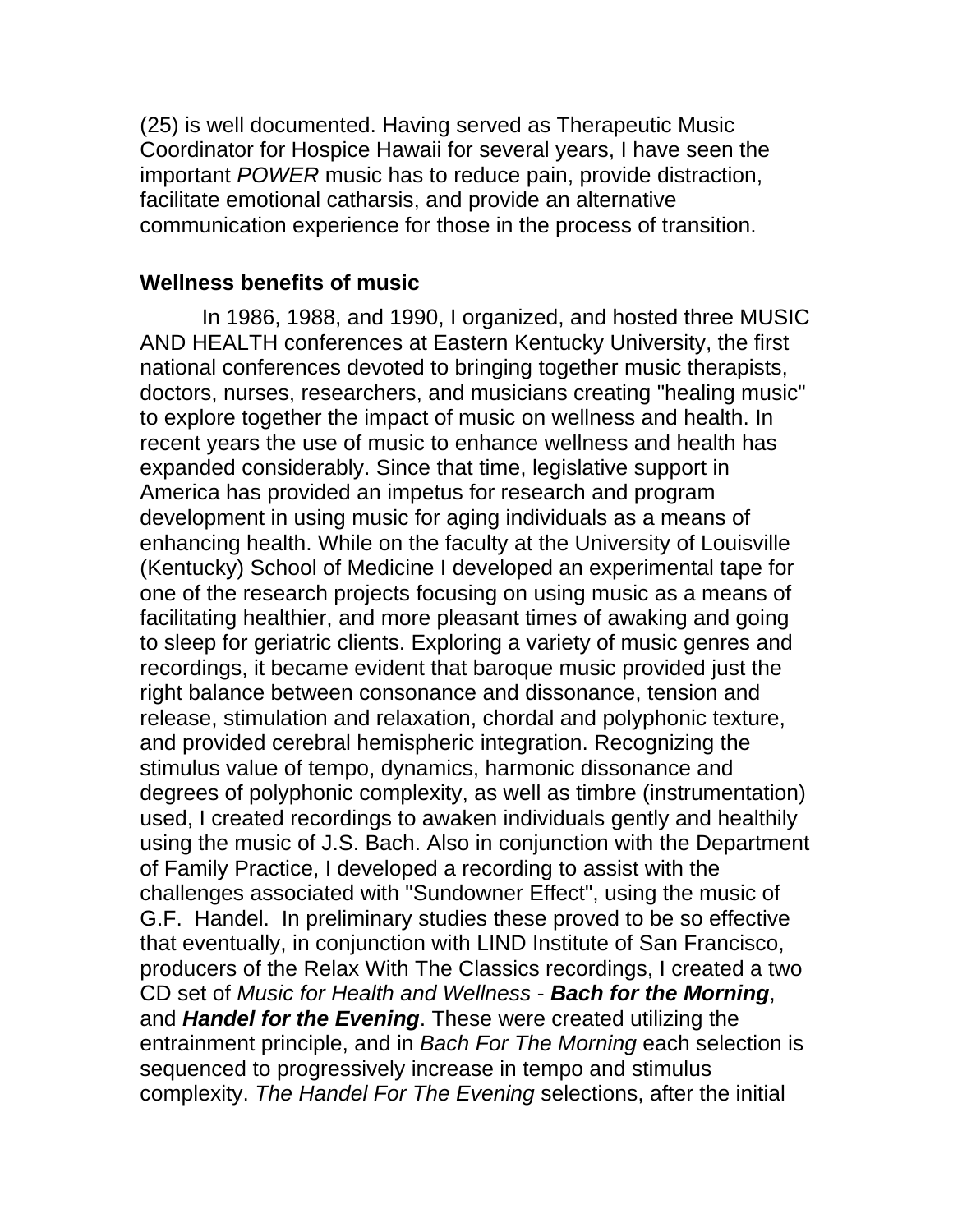selections, progressively decrease in tempo and stimulus complexity, as well as dynamics. These, and other recordings are available through Music for Health Services. (26)

In an effort to quantify the link between music and wellness, Dr. Frederick Tims of Michigan State University reported in Alternative Therapies (27) a study showing that patients with Alzheimer's Disease (AD) who underwent music sessions four times a week had increases in their Ievel of melatonin, a neurohormone linked with sleep regulation and believed to influence the immune system. The therapeutic music sessions involved male patients at the Miami Veterans Administration Medical Center playing, drumming, and singing along with their favorite old songs and new songs. The patients showed a 216 % increase in serum melatonin levels compared to readings taken just before the music therapy began. In addition, the levels had increased even more when researchers checked them again six weeks later. While the focus of this study was to study the effect of music therapy upon melatonin levels, the study also noted changes in other brain chemicals such as prolactin, serotonin, norepinephrine and epinephrine. The conclusion of the study was that increased level of melatonin following music therapy contributed to the patients' relaxed and calm mood. Therapeutic music experiences may involve a variety of music processes. These include not only listening-both passively and actively-but singing, playing instruments, moving to music, and creating music. One unique instrument appropriate for therapeutic use in a variety of applications is the Omnichord, or the latest version, the QChord. I have used these instruments created by Suzuki corporation, for all types of individuals and in many different educational and therapeutic situations with much success.

#### **Emotional Expression through Music**

Music therapy provides avenues for communication that can be useful to those who find it difficult to express themselves in words. Music 's unique power is evident in all ages, all cultures, and states of health. It is common knowledge that music touches the emotions. Aldous Huxley stated that "after silence, that which comes closest to expressing the inexpressible is music."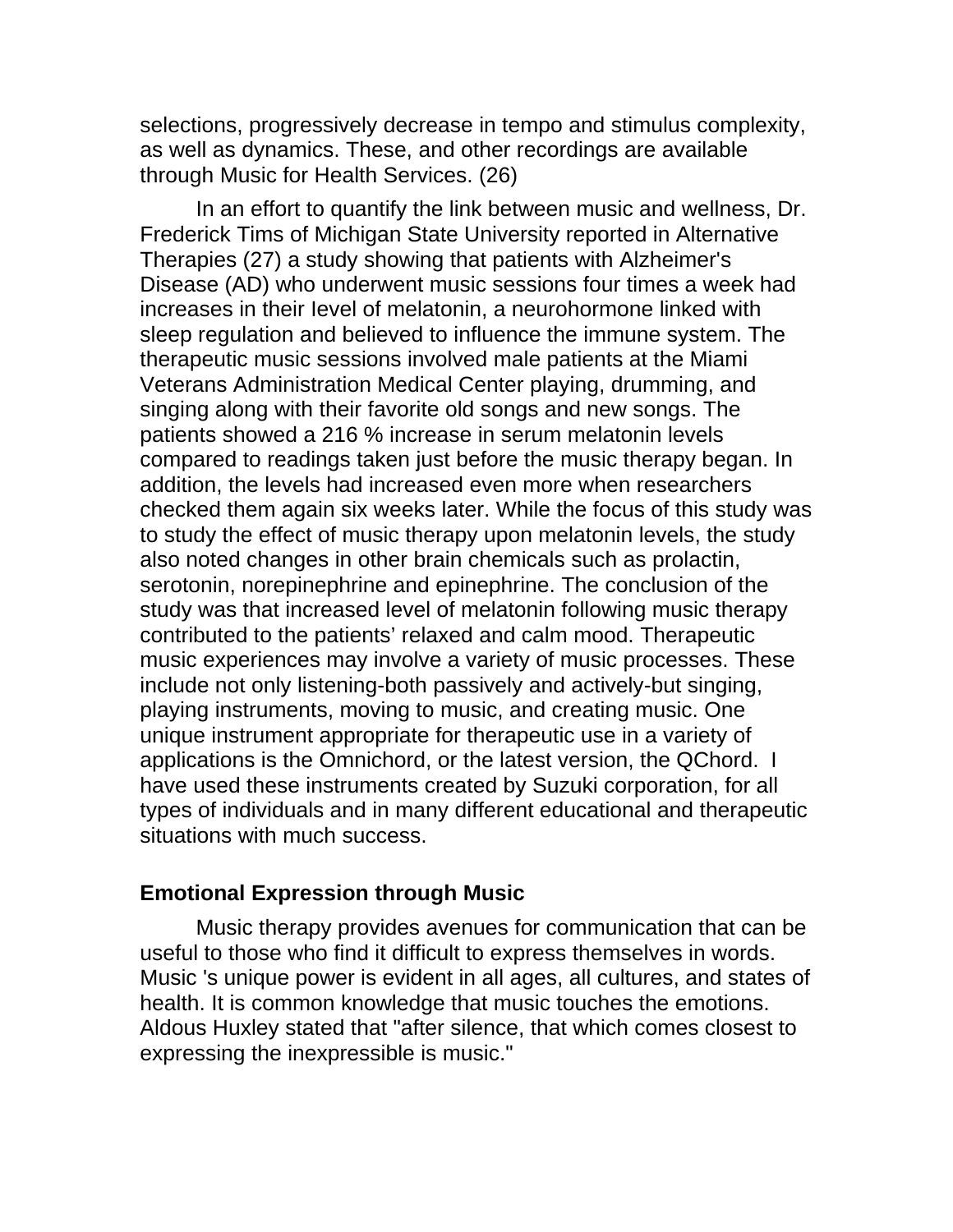Goleman, in **Emotional Intelligence** (27), establishes the importance of emotion in everyday life and states that music is relevant to successful living. He believes that people need the education and development of the emotive limbic system that music stimulates; that being in touch with our own emotions, and those of others , leads to success; and that the more successful a person becomes, the less cognition matters, and the more emotional skills become critical. Music serves as a window to emotions. According to Kohut (28), music serves "…as an extra…*meta*…verbal mode of mental functioning, permits a specific, subtle regression to pre-verbal, i.e., to truly primitive forms of mental experience." This regression appears to occur regardless of human differences, age, gender, culture, or education. Music produces arousal of emotions and feeling states,

Aesthetician Susanne K. Langer (29) provides a strong rationale in her writings *for* the role of the arts in providing an education *in* feelings ... and emotions. Music objectifies feelings and emotions that are ineffable, and an education *in* the arts educates receptivity and expressivity for emotional intelligence and subsequent emotional literacy. Music lets us get in touch with our feelings, our intuition, and our hopes and fears. Eduard Hanslick (30), music critic and aesthetician, provided a description of the *ineffable* character of music as expressing and conveying emotions by two processes: (1) the symbolism of the sounds, and (2) the analogy of motion.

The recent explosion of neuroscience research caused a marked increase in approaches to understanding human emotions, from theoretical, philosophical and psychological perspectives to neurophysiological, medical and therapeutic. Music Therapist and researcher Mark Rider (31) suggested that techniques which stimulate a dynamic balance of all emotions will also promote healing processes. He has found that depression and chronic stress are characterized by imbalances of emotionality, neurotransmitters and electrical brain wave activity. In contrast to other researchers, Rider believes that, there are really only four basic feeling states, "Bad (fear), Mad, Sad, and Glad", and a vehicle for working through them is music. He states that ". . . the consequences of repressing these emotion as opposed to expressing them can be disastrous"

Recent interest *in* the applications for music in medicine, has produced research that helps clarify the processes involved in music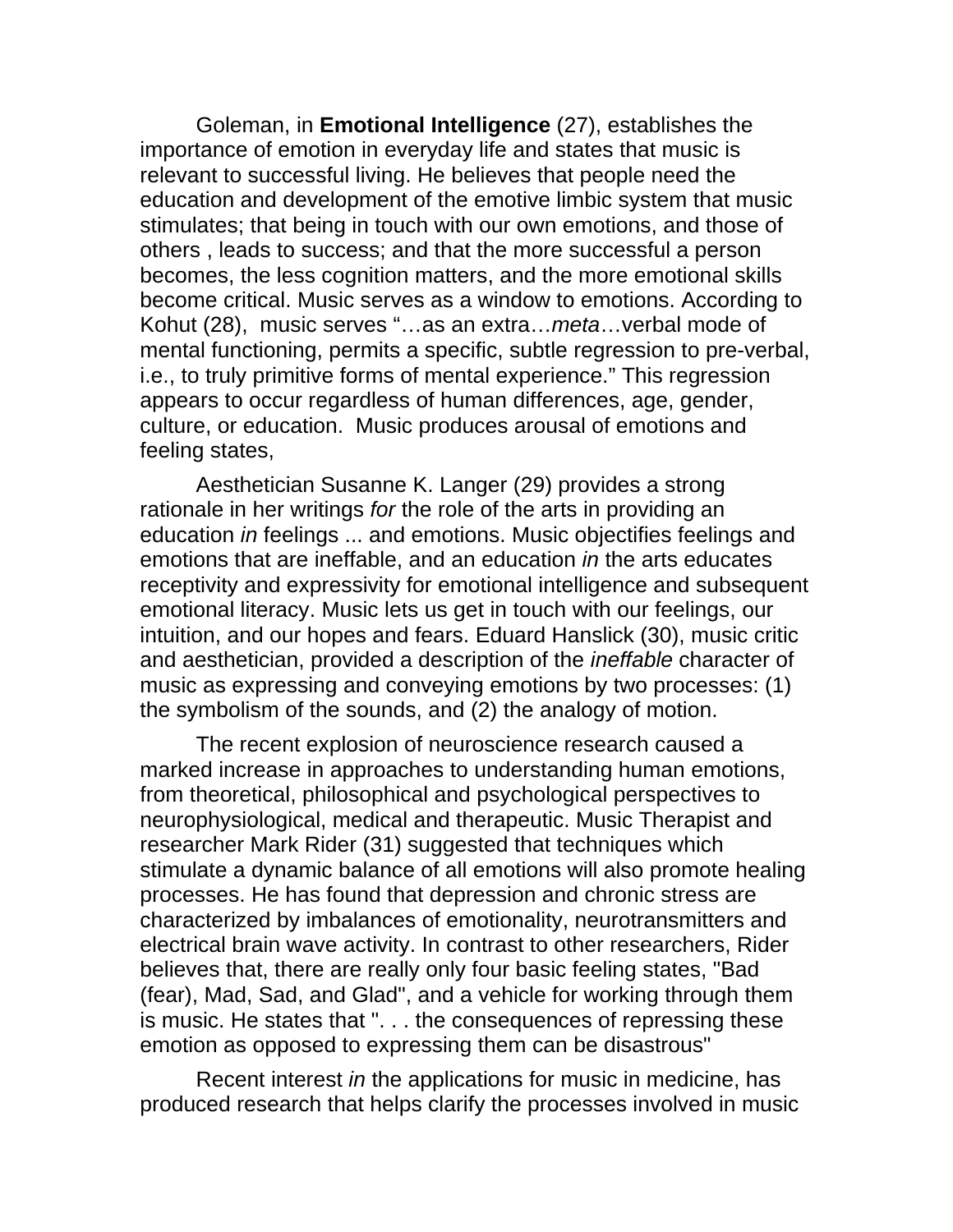as a stimulus for emotional development. The neuroaudiological pathways allow music to have an effect upon the hypothalamus and limbic system, structures in the brain most responsible for emotional behavior in humans. Through music, emotional states can be affected, influenced, experienced and modified . According to Carlson (32) the biomedical basis for positive emotional effects of music is that "Endogenous opiods have been shown to play a role in reinforcement" of emotional development, and that they, the endorphins, have been shown to be activated by music. The pioneering researcher, Candace B. Pert provides a detailed neurochemical explanation for why we feel the way we feel, in her book Molecules of Emotion (33). The neurochemical, dopamine, has been shown in studies to also be involved in reinforcement of emotions. Although musically activated brain changes appear to affect a wide range of neurological structures, the overt behaviors, autonomic responses, and hormonal secretions that comprise emotion are controlled by separate systems. The amygdala appears to be the integrating mechanism for controlling these responses, according to Carlson (32). Taylor (34) describes the amygdal as.....a limbic system structure located in the temporal lobe and is responsible for behavioral reactions to objects or stimuli that are perceived to be of special biological significance. It serves as, the focal point between sensory systems, such as the auditory reception system for music, and effector systems that are responsible for the three components of emotion: behavioral, autonomic, and hormonal."

English psychiatrist, Anthony Storr (35) makea a distinction similar to Langer between feelings and emotions, and writes that ..."The patterns of mathematics and the patterns of music both engage our feelings, but only music affects our emotions. Herein lies the difference in our response to each. Emotions involve the body; feelings do not. Music promotes order within ourselves in a way which mathematics cannot because of music's physical affects.. .Music is less abstract than mathematics because it causes physiological arousal and because the sounds from which it probably originated are emotional communications. It is both intellectual and emotional. restoring links between mind and body."

A revolution in understanding how we experience and communicate emotions was begun by Manfred Clynes (36), linking the movement of music with emotion through the body. Clynes shows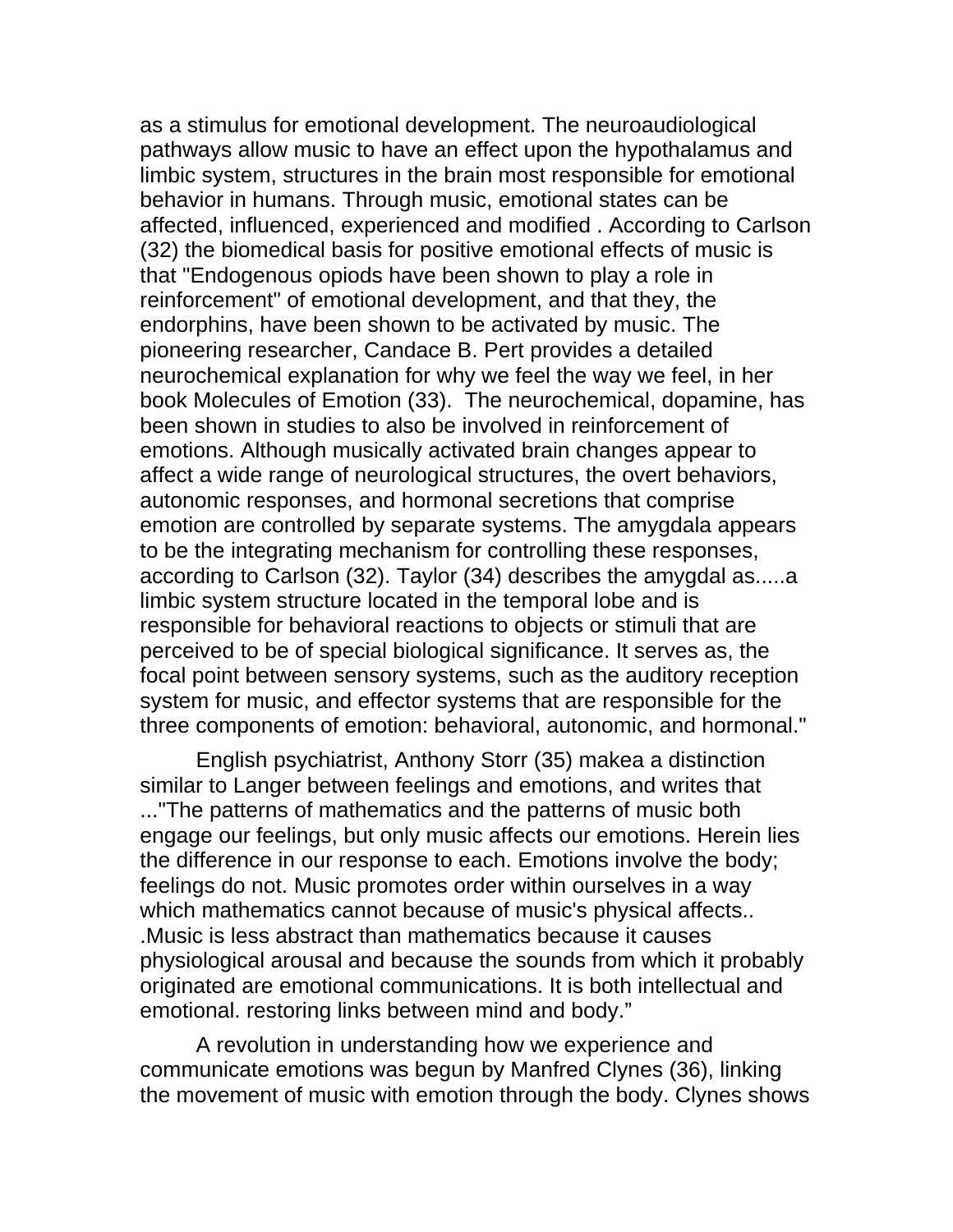in his development of "Sentic Theory" the exact connection between the physiology of emotional experience and its precise musical counterparts in musical gesture . Since emotions do have a biological and neurological basis, and music offers a significant vehicle for expressing, symbolizing, and educating emotions, Clynes asserts there ought to be some evidence of specific neurochemical changes as a result of musical experiences. Important recent research interest focuses on the health benefits of music, demonstrating that emotional experiences evoked by music produce empirical evidence of the need for music as a means of developing emotional intelligence in individuals of all ages.

In 2001 our second child, a 39 year old daughter, Laurie died. She, as a young lady developed mental illness and later a progressive physical disability as well. During the last 15 years of her life she listened to music constantly - day and night and watched music videos …When she was not watching videos, she was listening to music on CDs, radio and tapes. Music was as important for her as the oxygen and many medications she required in the later years of her life. In a tribute article I wrote for Laurie titled "Music Marks Memorable Moments of Meaning," I described music as her "feeling food," as well as an escape stimulus, reality checker, sleep inducer, faith feeder, memory recaller, thought manager…and much more.

At an International Society of Music in Medicine Symposium (37) in California in the early 1990's, I was privileged to hear the preliminary report of a research project involving Parkinsonian patients using the rhythmic beat of music as a vehicle for facilitating more fluid walking. A documentary from that research, headed up by Dr. Michael H. Thaut, on "Auditory Rhythmic Facilitation" shows the *POWERful* effect that the beat of music has on individuals, utilizing rhythmic cueing as a stimulus for increased mobility. Over the past several decades It has been my privilege to be part of many conferences, workshops and symposia on Sound Therapy and Music Therapy. Because music, in all its creative permutations of SOUNDs: rhythms, pitches, timbres, dynamics, textures, organization (form) and styles, provides such a universally strong stimuli affecting individuals from all cultures, at all ages, in all mental states, it has been the purpose of this chapter to explore some of the complex human responses to music. Music serves many purposes, but in more than forty-eight years as a musician, educator and researcher, I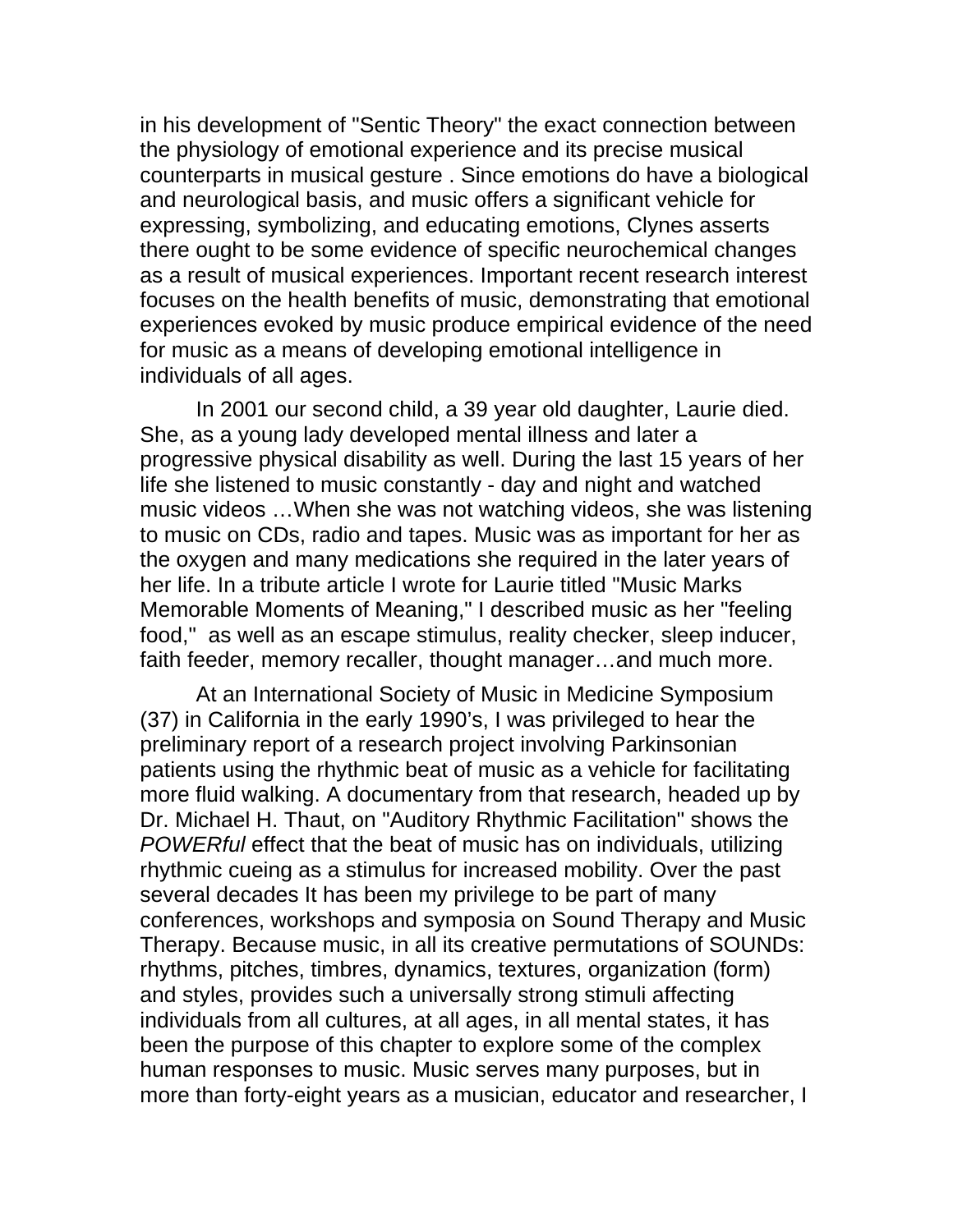know of no more important application to illustrate music's *POWER,*  than it's therapeutic role. I am honored to have been part of a pioneering partnership that is developing between music as therapy and medicine, and the growing recognition that music can indeed make a positive contribution to our health, as music produces responses in our brains, which in turn affects our body systems' responses, illustrating the POWER Of Music to establish Music-Brain-Body-Health Connections.

## References

(1) McLuhan, Marshall.(1967) The Medium is the Massage: An Inventory of Effects. New York: Bantam Books.

(2) Crowley, Susan. "The amazing 'power' of music," AARP Bulletin. February 1992.

(3) Cassidy, Anne. "The power of music," Working Mother. May 1996.

(4) Randall, Glenn. "'The Power of Music," Ford Times. July 1986.

(5) Pouliot, Janine S. "The Power of Music," The World & I. May 1998

(6) "The Power of Music," *www.ABCNEWS.com*, December 2000.

(7) Rosenfeld, Anne. H. "Music, The Beautiful Disturber," Psychology Today. Dec. 1985.

(8) Miles, Elizabeth. "Some Music Is Food for the Soul," Going Bonkers. 1997.

(9) Sloboda, John."MUSIC in MIND: Brain Waves To The Heart," BBC Music Magazine. Nov. 1998*.*

(10) Niles, Bo. ''SongIines,'' Country Living. March 1998.

(11) Sombart, Elizabeth. "Music, time, eternity," UNESCO Courier, May 1996.

(12) O'Donnell, Laurence. "Music Power*!" www.integritynetwork.net* 1999.

(13) Giles, Martha Mead. "A Little Background Music, Please," PRINCIPAL, Nov. 1991.

(14) Lane, Deforia "The ' Power' of Music," Coping, March-April 1996.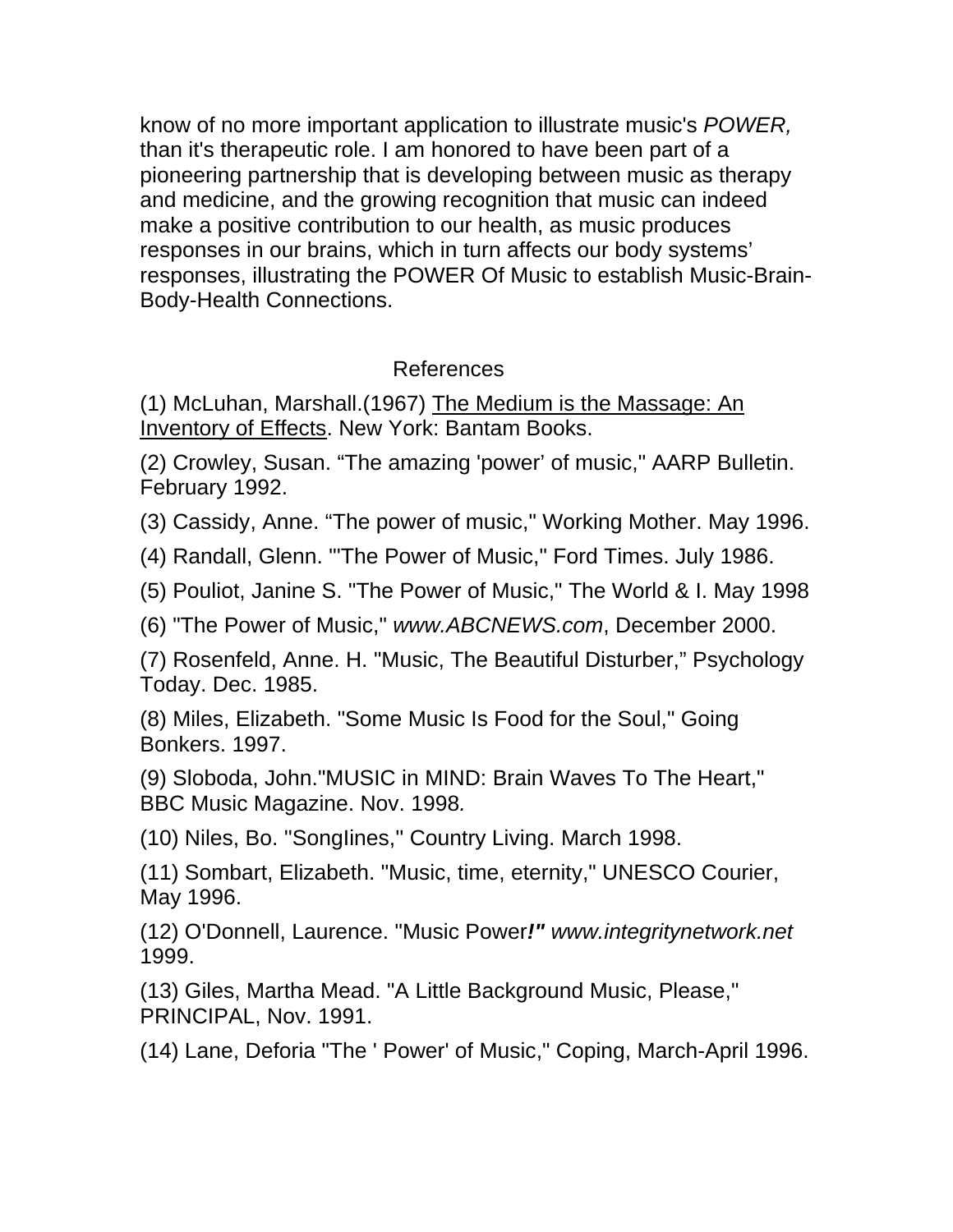(15a) Andrews, Ted. (1997) Music Therapy for Non-Musicians. Dragonhawk Publishing.

(15b) Bruscia, Kenneth E. (1998) Defining MUSIC Therapy, second edition. Barcelona Publishers.

(15c) Rider, Mark (1997) The Rhythmic Language of Health and Disease. St. Louis, MO: MMB Music Inc.

(15d) Sutton, Julie P. Editor (2002) Music, Music Therapy and Trauma: International Perspectives. Jessica Kingsley Publishers.

(15e) Thaut, Michael H. (2008) Rhythm, Music, and the Brain: Scientific Foundations and Clinical Applications. Routledge: Taylor & Francis Group.

(15f) Taylor, Dale B. (1997) Biomedical Foundations of Music as Therapy. St Louis, MO: MMB Music Inc.

(15g) Tomaino, Concetta M. (1998) Clinical Applications of Music in Neurologic Rehabilitation . St. Louis, MO: MMB Music Inc.

(15h) Wigram, Tony and Cheryl Dileo. (1997) Music Vibration and Health. Cherry Hill , NJ: Jeffrey Books.

(15i) Wigram, Tony, Inge Nygaard Pedersen, & Lars Ole Bonde. (2002) A Comprehensive Guide to Music Therapy: Theory, Clinical Practice, Research and Training. Jessica Kingsley Publishers.

(16) Shaw, Gordon L. (2000) Keeping Mozart in Mind. Academic Press.

(17) Campbell, Don (1997) The Mozart Effect. New York: Avon Books.

(18) Campbell, Don. (2000). The Mozart Effect for Children. New York: HarperCollins

(19) Harvey, Arthur, Ole Andersen and Marcy Marsh. (1999) Learn With The Classics. Using Music to Study Smart at Any Age. LIND Institute.

(20) Weber. Susan, Volkmar Nuessler, and Wolfgang Wilmanns. (1997) "A Pilot Study on the Influence of Receptive Music Listening on Cancer Patients During Chemotherapy" 5 (2) pp. 27-35.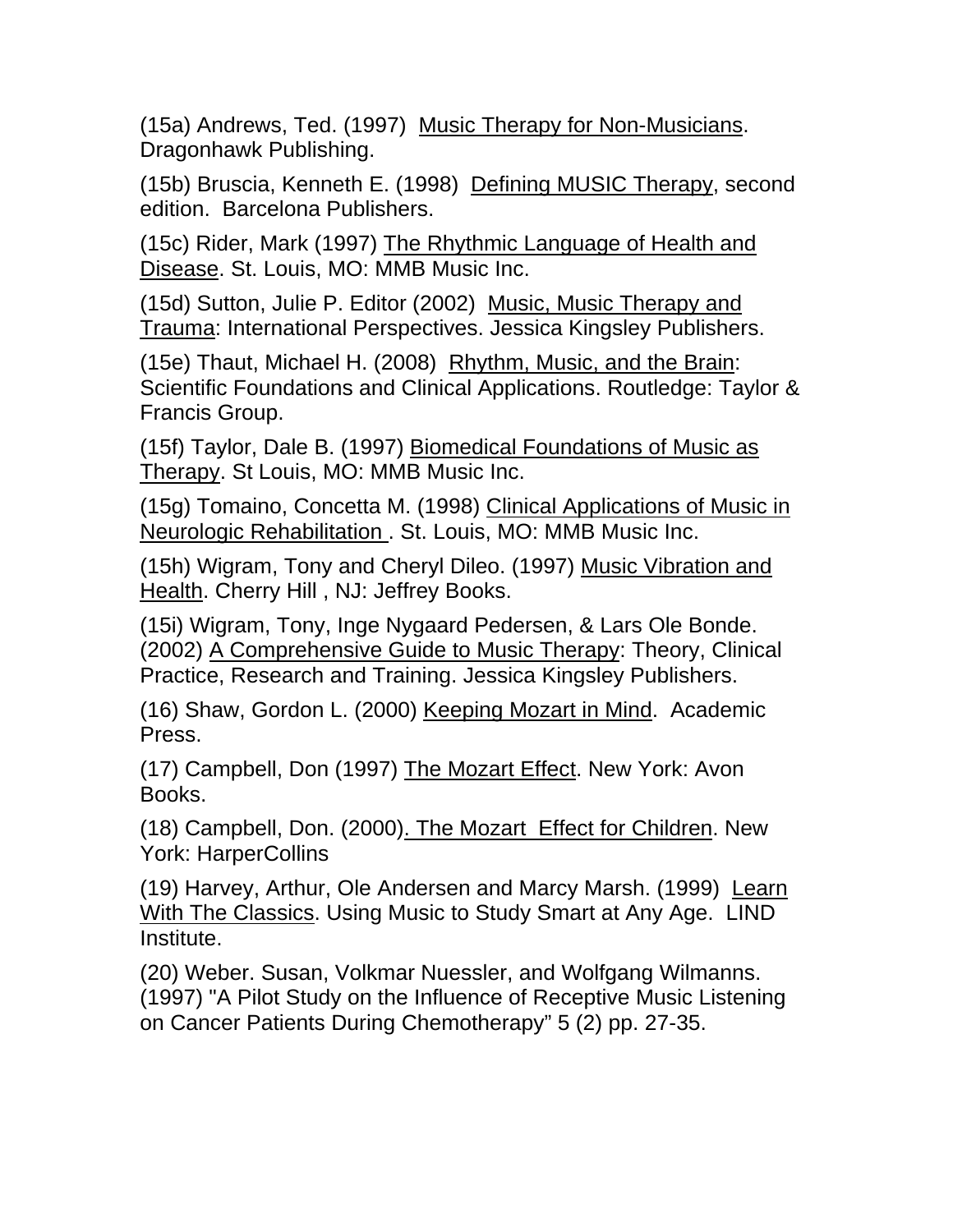(21) Spintge. Ralph M.D. (1991) "The neurophysiology of emotion and its therapeutic applications in music therapy and music medicine." In C, Maranto (Ed.) Applications of Music in Medicine, NAMT .

(21) Gaynor, Mitchell L. M.D. (1999) Sounds of Healing. *A Physician Reveals the Therapeutic Power of Sound, Voice, and Music,* New York: Broadway Books.

(21) Lane, Deforia (1994) Music as Medicine. Grand Rapids, MI: Zondervan Publishing

(22) Mazer, Susan and Dallas Smith ( 1999) Sound Choices *Using Music to Design the Environments in Which* we all *live, Work, And Heal*, CA: Hay House.

(23) Tsao, Chien Chung, Thomas Gordon, Cheryl Dileo Maranto, Caryn Lerman, Donna Murasko. (1991) "The Effects of Music and Biological Imagery on Immune Response" in Cheryl Maranto (Ed. ) Applications of Music in Medicine. NAMT

(24) Schroeder-Sheker, Therese. (1993) "Music for the Dying: A Personal Account of the New Field of Music Thanatology-History, Theories, and Clinical Narratives" ADVANCES, The Journal of Mind-Body Health. Vol. 9, No. I Winter issue.

(25) Aldridge, David [Ed.) (1999) Music Therapy in Palliative Care: New Voices. London: Jessica Kingsley

(26) Music for Health Services. 474 Outer Dr. Ellenton, FL. 34222 See [www.musicforhealthservices.com](http://www.musicforhealthservices.com/) for further information.

(27) Tims, Frederick. Alternative Therapies in Health and Medicine. Volume 5, Number 6, *Nov.* I999:49 -57.

(28) Goleman, Daniel. (1995). Emotional Intelligence. Bantam Books.

(29) Kohut, Heinz. "Some Psychological Effects of Music and Their Relation to Music Therapy," MusicTherapy. 5. pp 17-20. 1995.

(29) Langer, Susanne. (1951) Philosophy in a New Key. New York: Mentor Book Co. and Feeling and Form . (1953) London: Routledge and Kegan Paul

(30) Hanslick, Eduard ( 1957) The Beautiful in Music. Bobbs-Merrill.